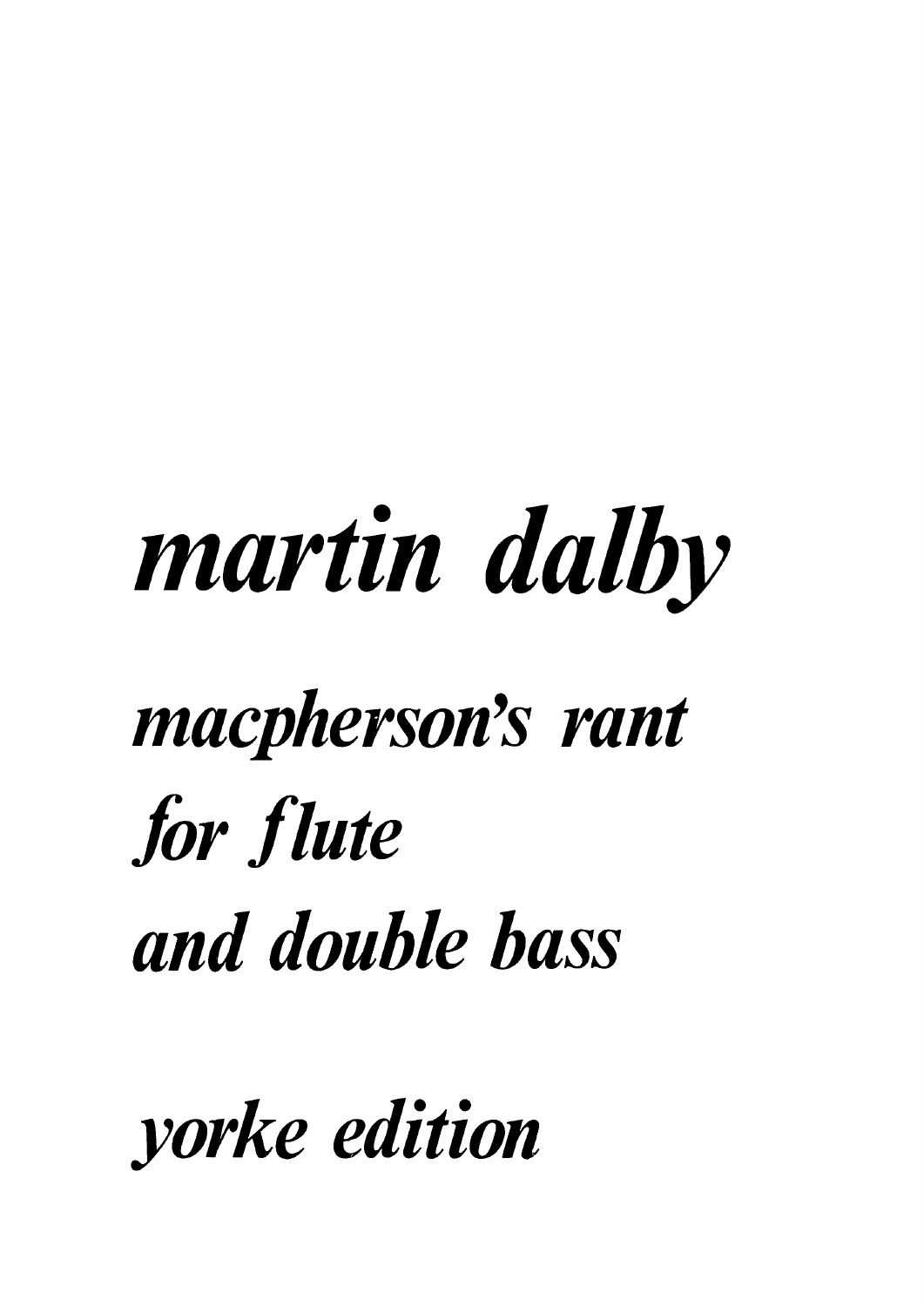For Rodney Slatford, commissioned by him with the aid of funds supplied by the Calouste Gulbenkian Foundation. Lisbon

MACPHERSON'S RANT

Duration 8'00" approx.

for flutes and double bass

MARTIN DALBY (1971)



b) a rest in brackets is only approximately its usual length.

 $©$  1974 by Rodney Slatford

Yorke Edition, 8 Cecil Road, London W3 0DA, England YE 0035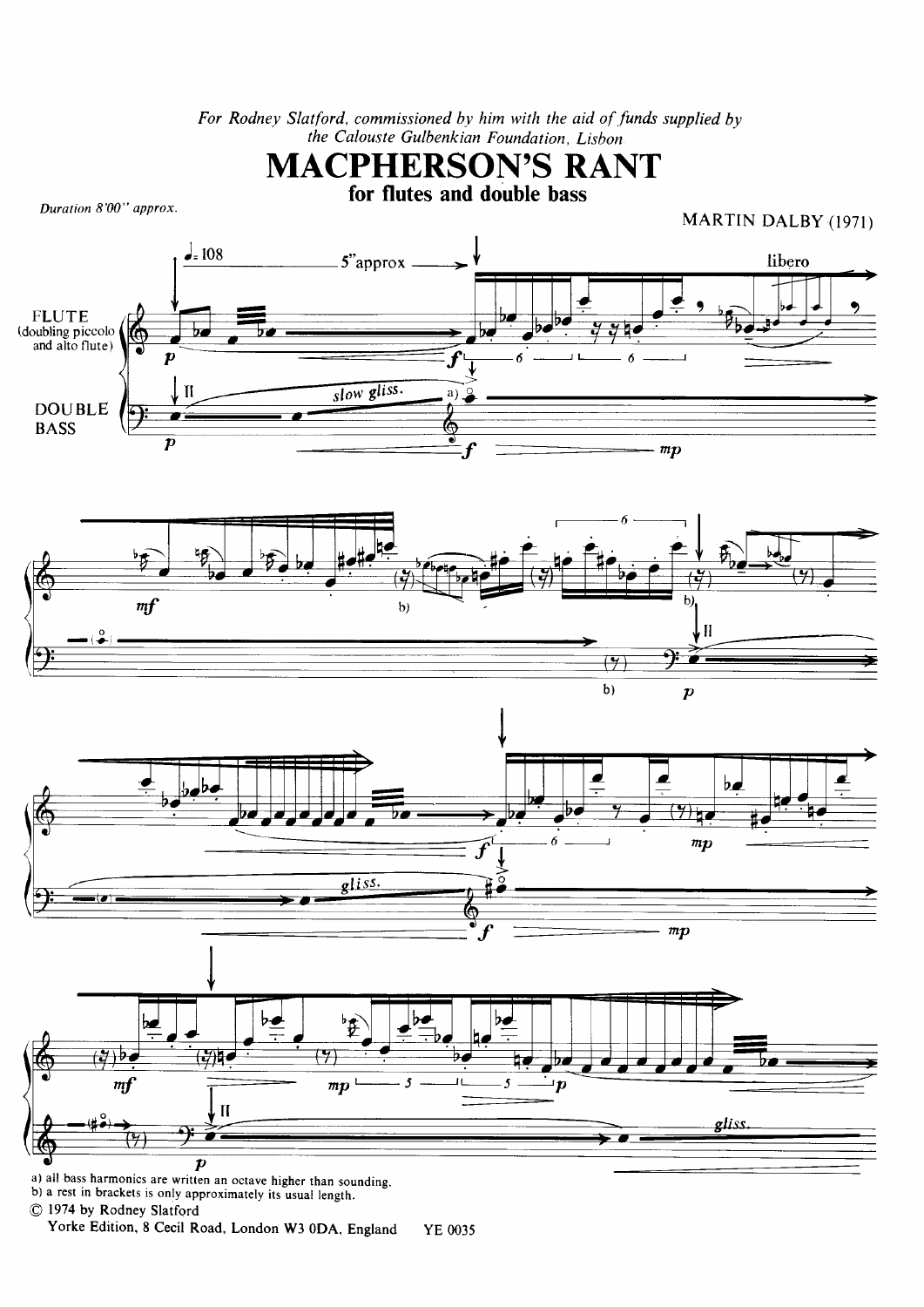





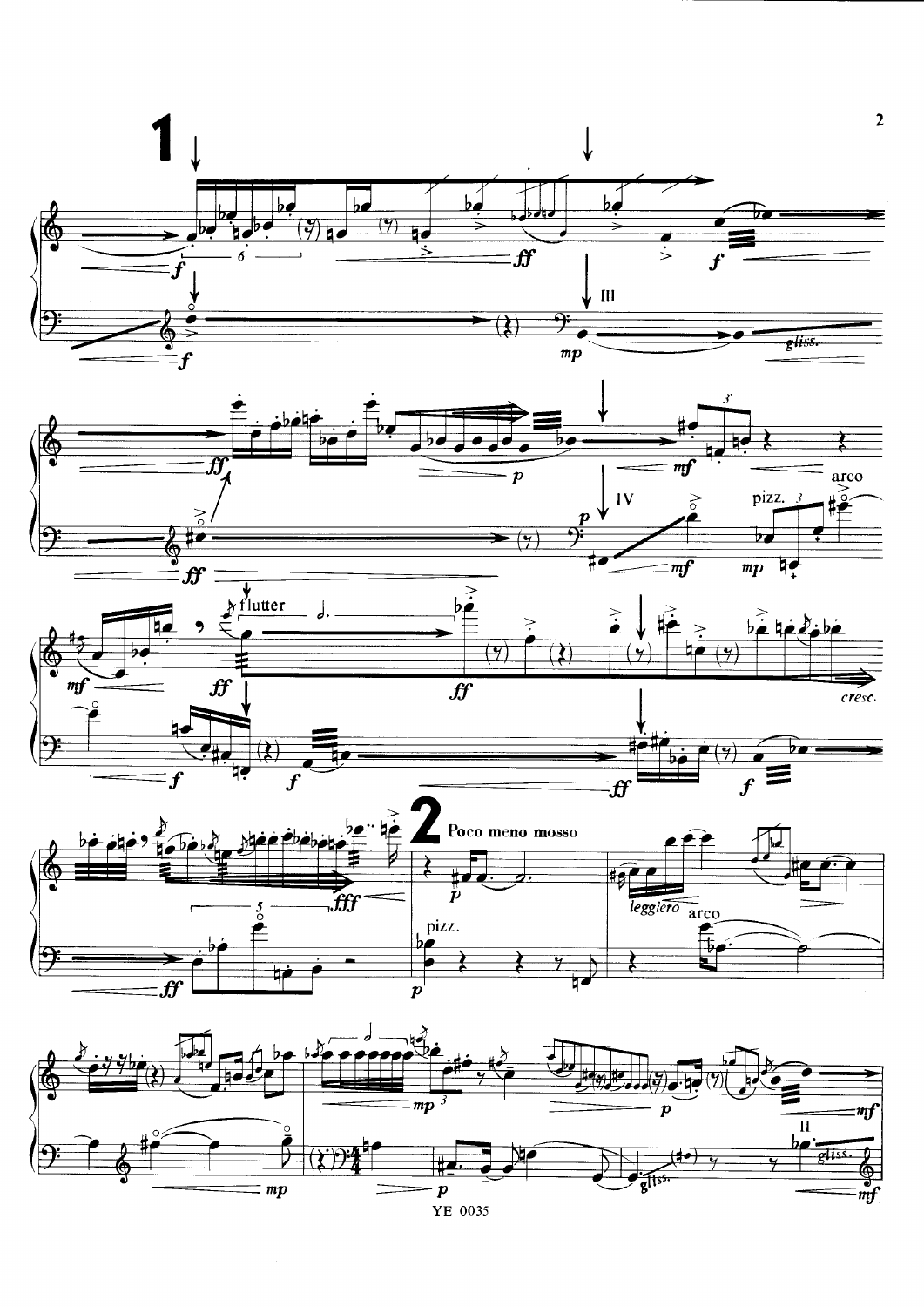







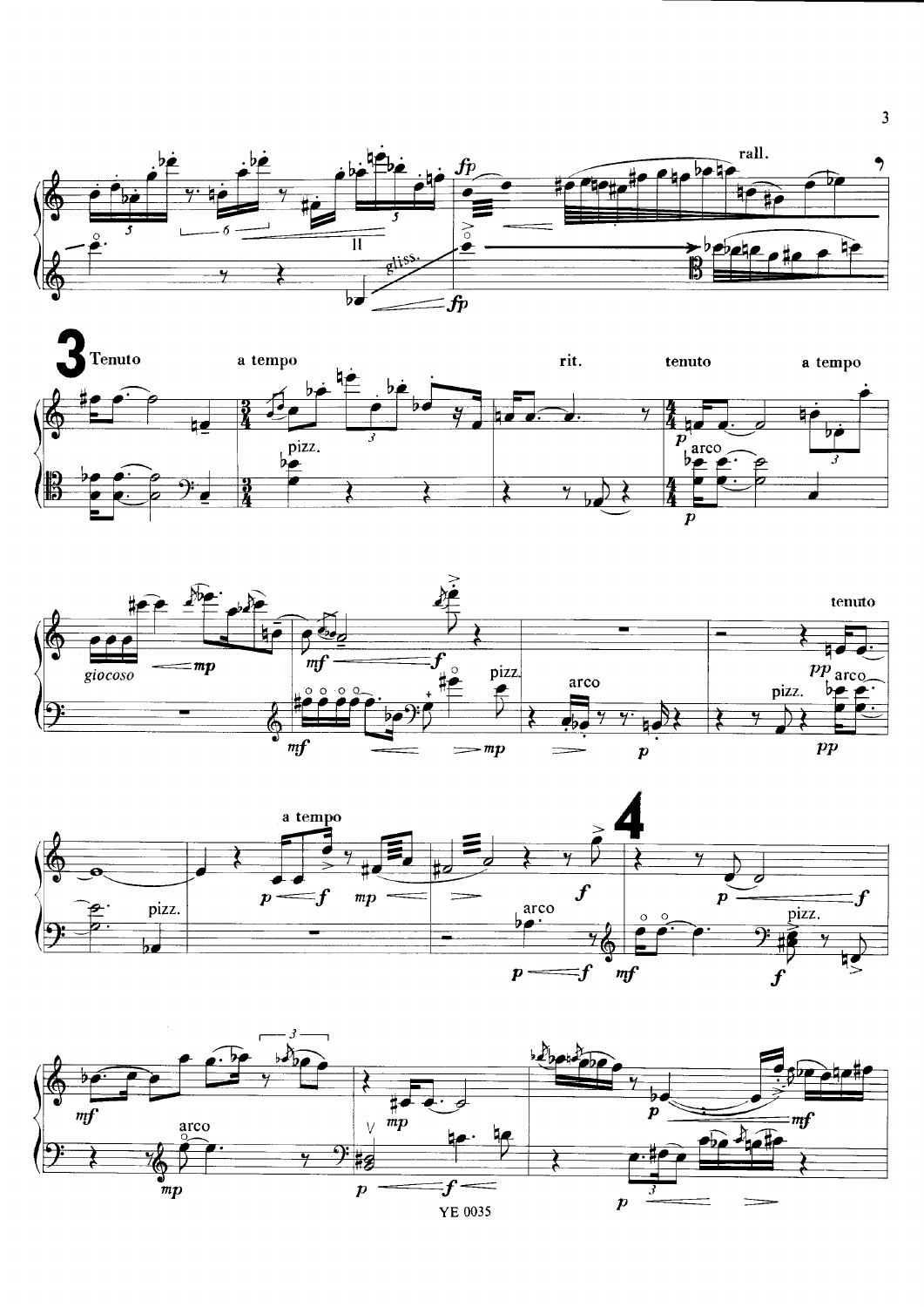







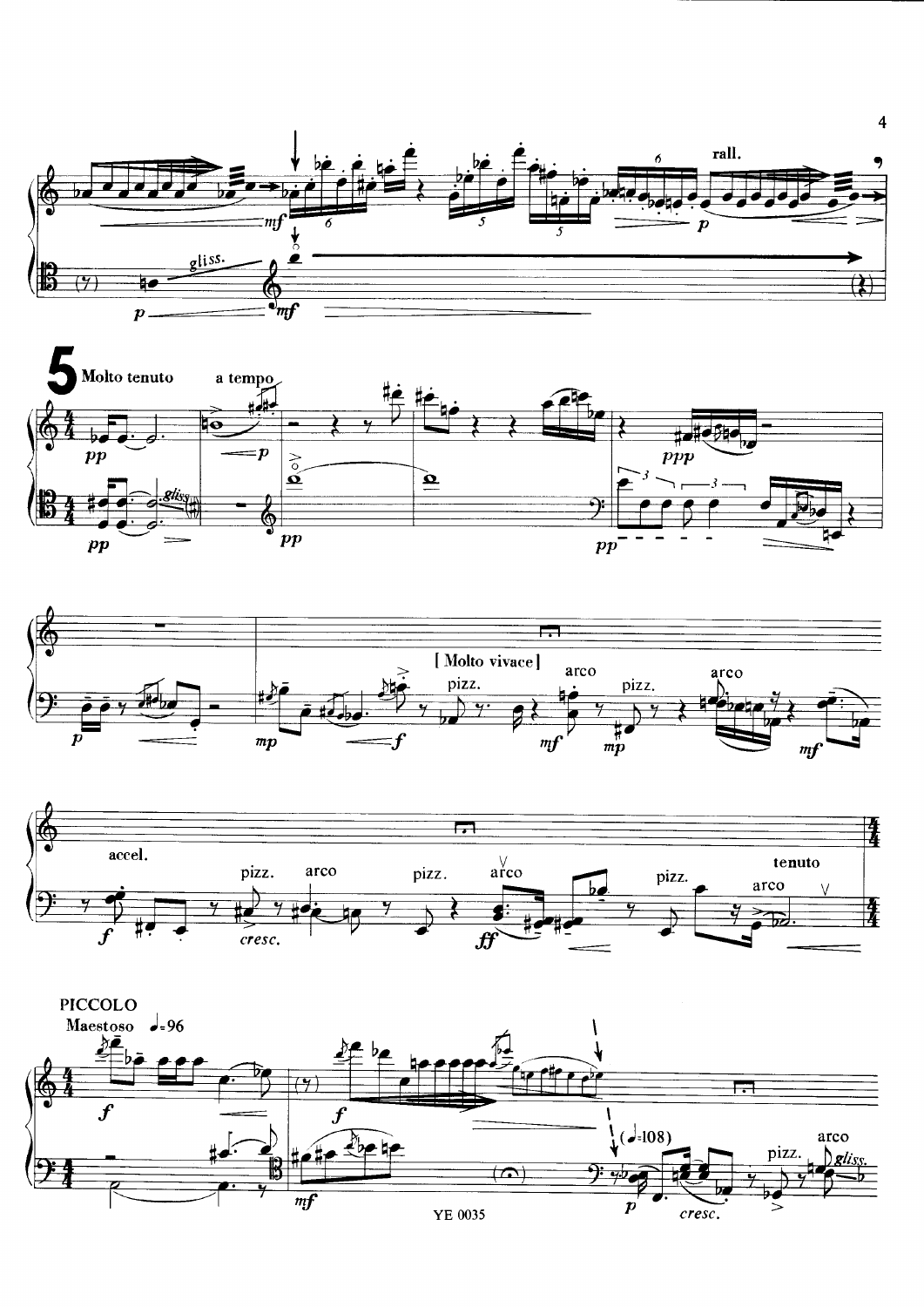





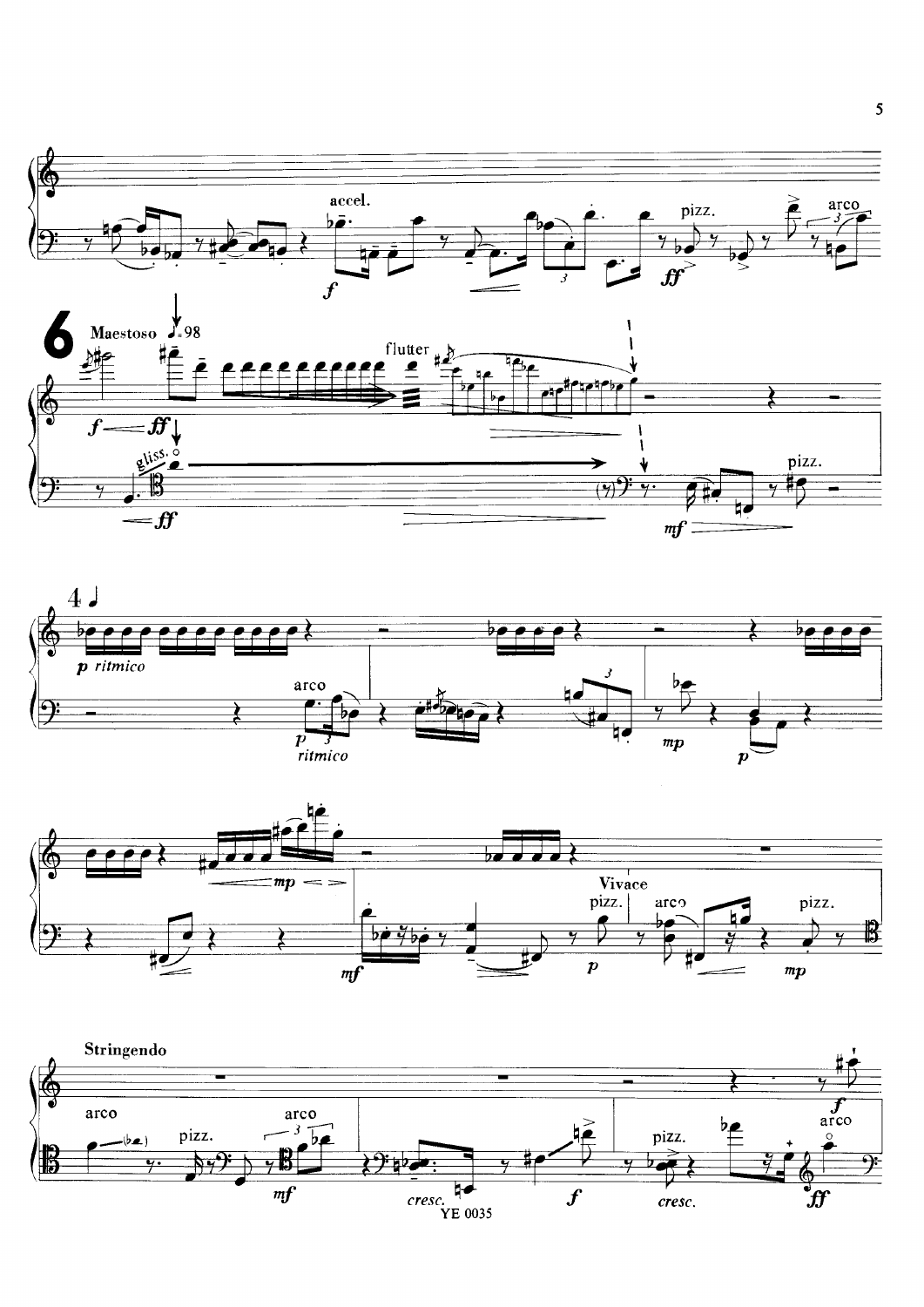







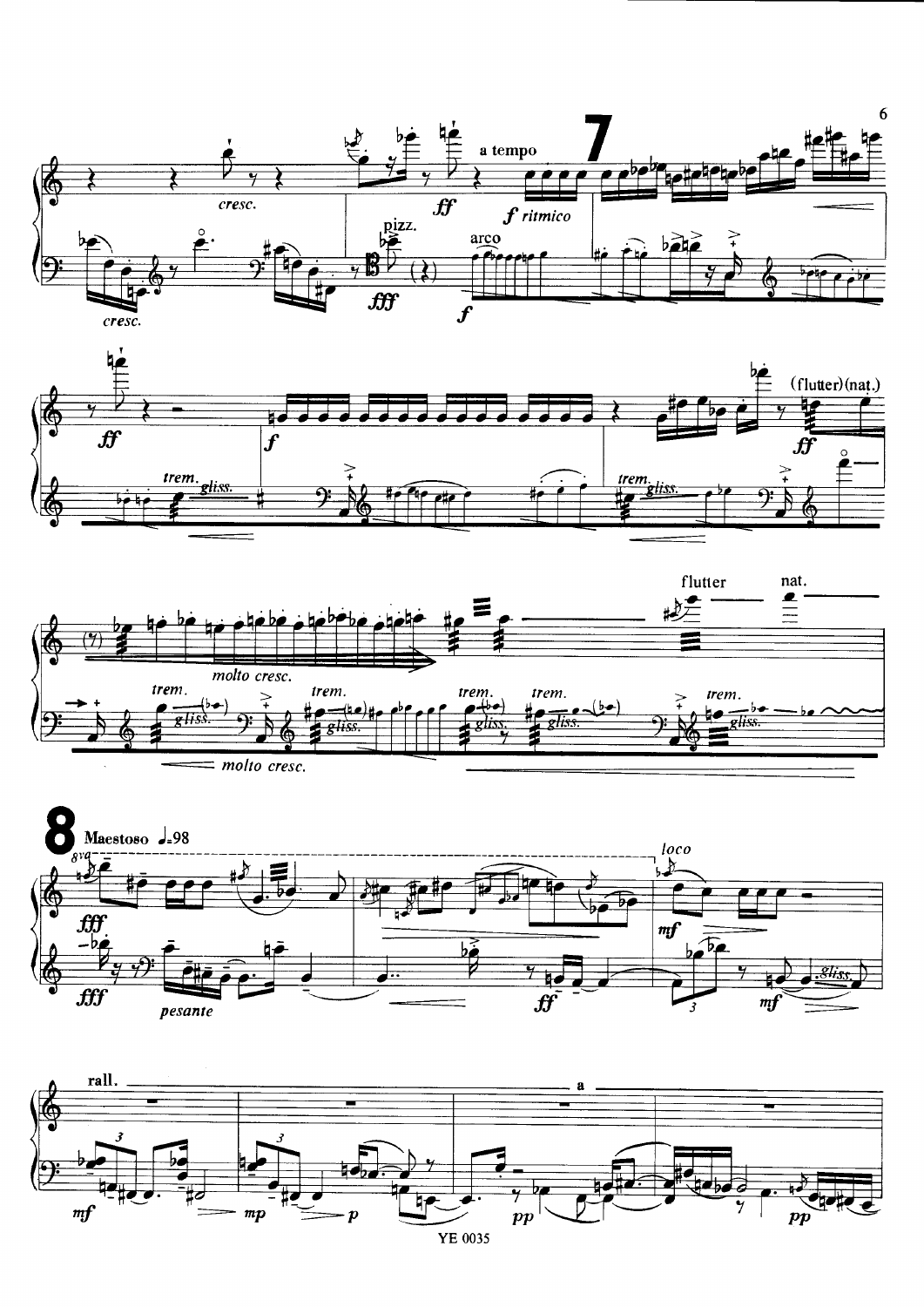







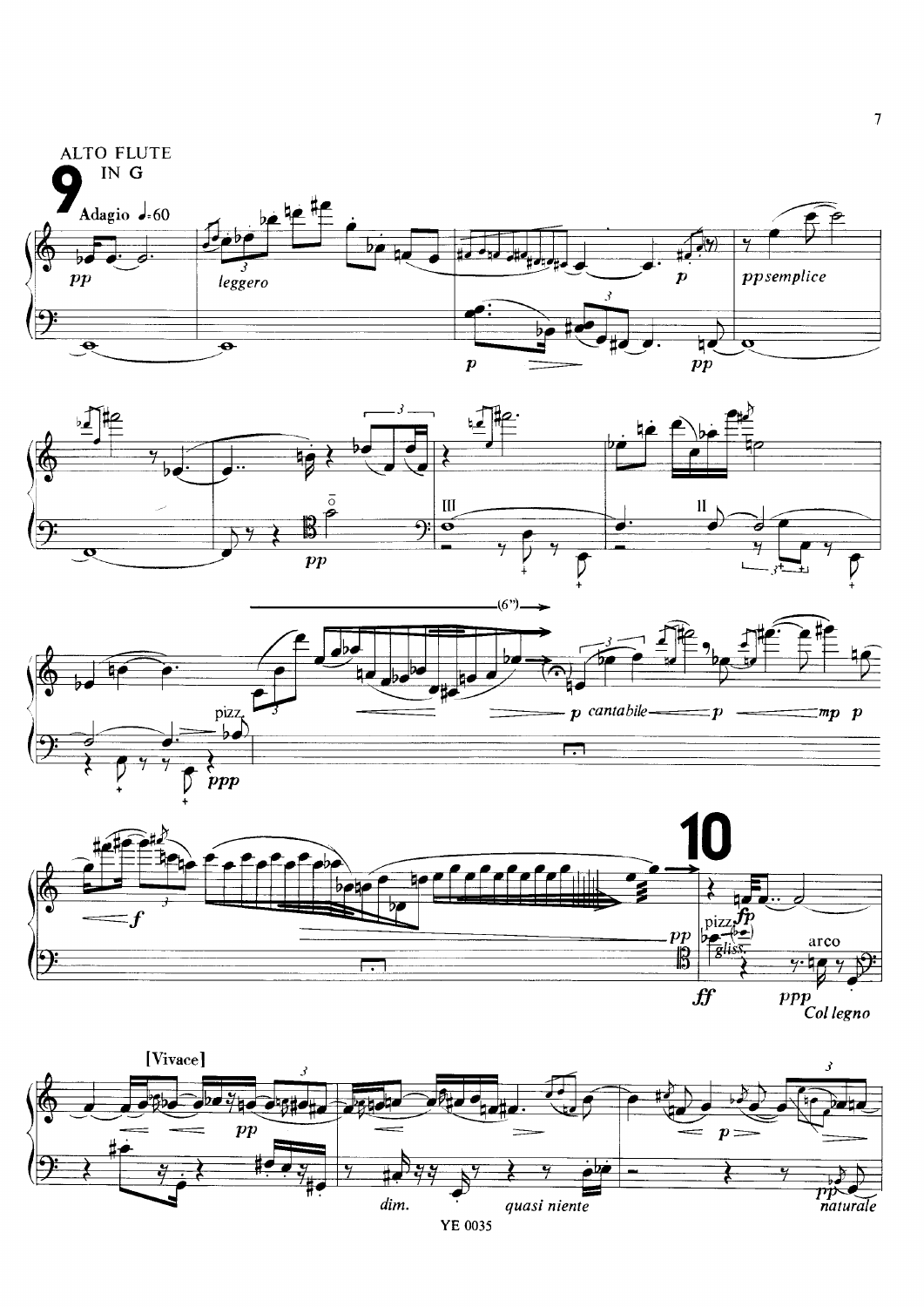











 $\boldsymbol{8}$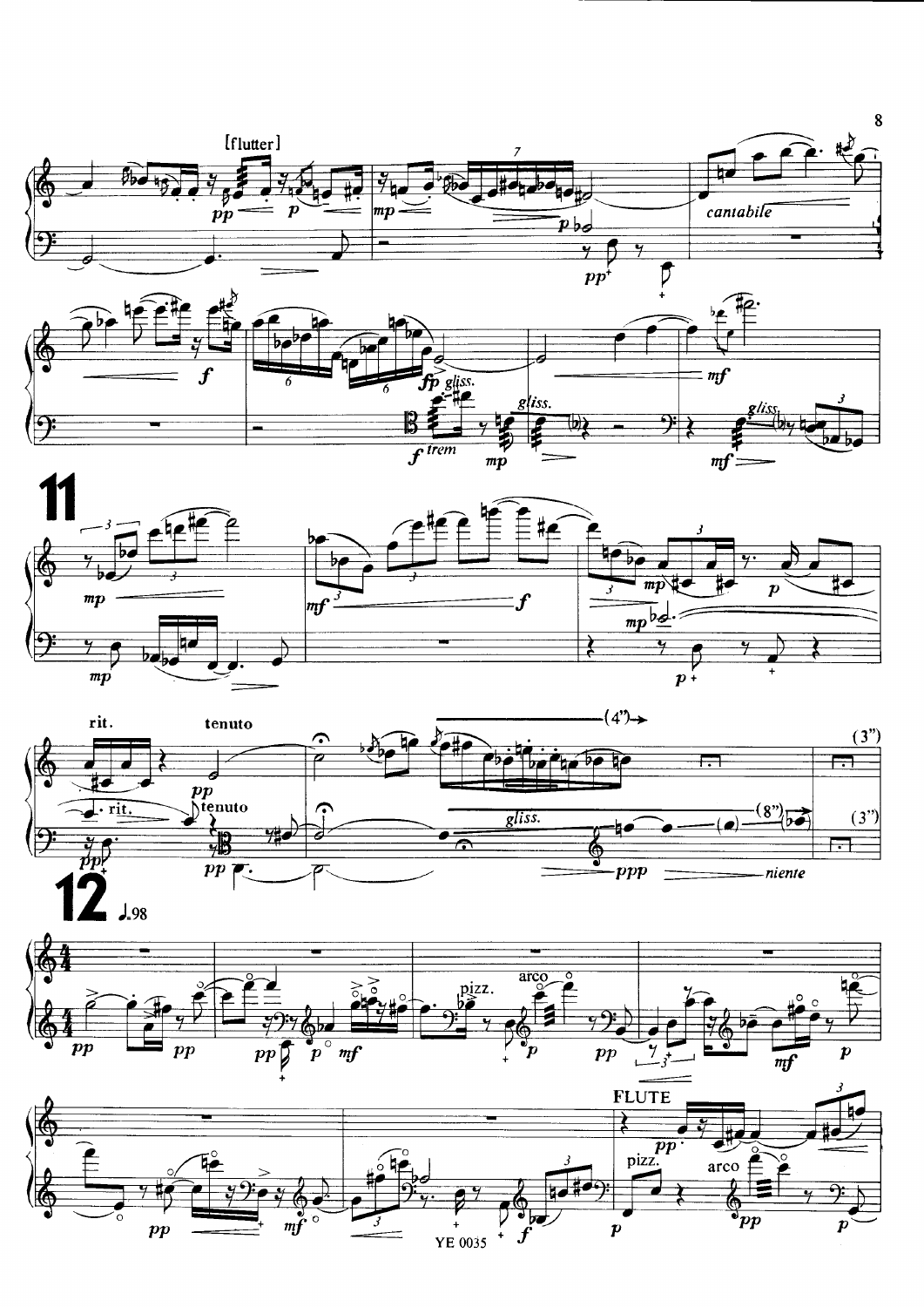